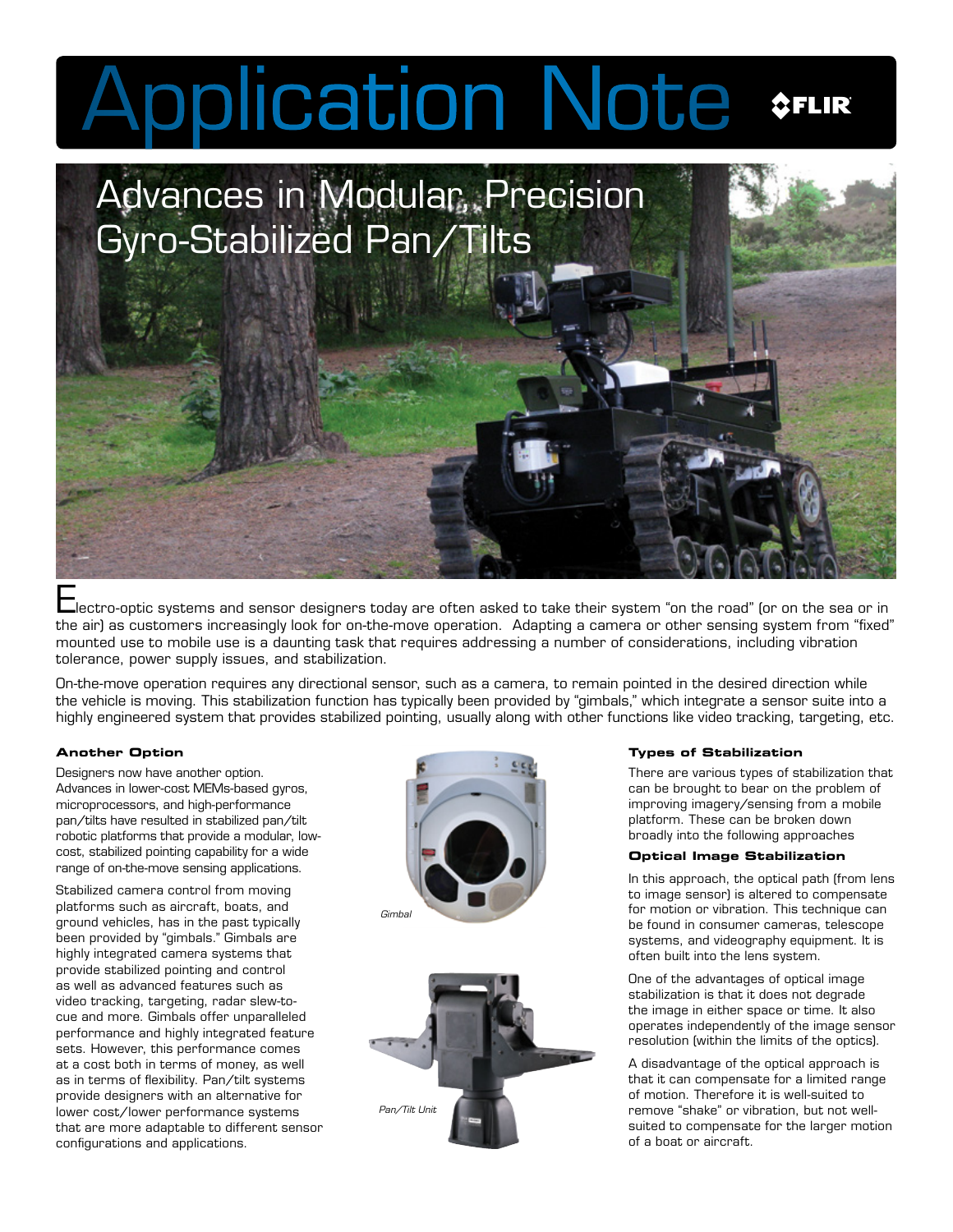Optical techniques are applicable only to systems with appropriate optics, such as traditional cameras. Other types of sensors, or antennas, cannot use this approach for stabilization.

#### **Digital Image Stabilization**

Digital image stabilization techniques involve processing each frame of the video and "shifting" the pixels in X, Y, and sometimes roll, to offset the motion.

This approach has become more popular as microprocessor capabilities have improved to provide "real-time" image processing. However, at the same time, sensor resolutions are increasing, placing an evergrowing processing burden on electronic image stabilization techniques.

A disadvantage of this technique is that pixels are "lost." When the image is shifted to compensate for the motion, some pixels "fall off the edge." The resulting stable image is a subset of the original image. Some camera system makers compensate for this by using an image larger than the desired output image to feed into the image stabilization system.

Like optical approaches, digital image stabilization can only compensate for a limited range of motion. Both loss of pixels, and degradation of typical algorithms in the face of too much motion, limit the applicability of using digital image stabilization alone for mobile applications.

### **Mechanical Stabilization**

Mechanical stabilization approaches involve physically moving the entire camera system to counteract the motion. There are two general categories of mechanical stabilization:

- Passive using counterweights or large gyroscope to physically counteract the motion.
- Active using sensors plus a drive system to measure the motion, and actuate the system to compensate.

Passive systems have an advantage of being fairly simple, but are limited in the response capabilities of the system by the overall inertia and gravity. Active systems have the advantage of being able to utilize actuators/ drive system that can outperform gravity, and compensate for a wider range of motion disturbances, both in range of motion and in speeds and accelerations.

#### **Combinations**

State-of-the-art gimbal systems typically utilize active mechanical stabilization in addition to digital image stabilization. These systems are complementary in terms of the disturbance profiles they can address and can perform in a wide range of conditions and applications.

Advances in low-cost gyroscopes and embedded microprocessors have made

active mechanical stabilization more attractive in terms of cost and performance. For camera systems where the objective is to provide stable images out of the system, a combination of active mechanical stabilization along with digital image stabilization can provide outstanding results.

#### **Stabilized Pan/Tilts**

Pan/tilt systems first started seeing widespread use in CCTV systems for providing automatic "tours" and for providing operators the ability to periodically reposition cameras. These CCTV pan/tilts are simple, low-cost devices designed for occasional use and simple human control



*FLIR PTU-D300 Pan/Tilt Unit*

Today's high-performance pan/tilts are a different beast. They are designed for high duty cycles, and reliable operations in extremely harsh environments. They offer sophisticated computer control as well as advanced features like stabilization, geopointing, and automated tracking.

Stabilized pan/tilts are computer controlled pan/tilt devices that include a capability to automatically, and actively stabilize a pointing angle based on a commanded inertial set point.

#### **Theory of Operation**

An actively stabilized pan/tilt system typically uses a microprocessor along with gyros to measure system position and its motion state. The microprocessor implements an automatic control algorithm that adjusts pan/tilt position, based on sensor readings, to hold the desired pointing angle.

As an example, consider a stabilized pan/tilt mounted on a ground vehicle. The operator has a joystick to control the position of the pan/tilt to aim at targets of interest. With stabilization engaged, when the operator lets go of the joystick, the pan/tilt will remain aimed in the direction of the target of interest. The gyros mounted in the pan/ tilt continuously sense the movement of the vehicle and command the pan/tilt in an opposite direction to compensate for the motion. External user commands, like the joystick commands, are changes to the set point of the stabilization algorithm.

#### **Two primary architectures for active gyro-stabilized pointing systems:**

#### *Payload Mounted*

In this architecture, sometimes called "gimbaled mounting," the gyro is mounted with the payload. Readings from the gyro, along with position information, are used to estimate payload motion. The gimbal then controls the platform to counter the motion and maintain the specified inertial pointing angle.

Payload mounted systems offer some advantages in reduced computing requirement, and simpler individual gyros (for each axis). Disadvantages include a more complex mechanical design and integration of gyros with each axis.

#### *Platform Mounted*

Platform mounted, or "strapdown" systems mount the gyro on the moving platform (e.g., vehicle, aircraft, or boat) or nonmoving part of the pan/tilt or gimbal. The platform motion is then mathematically transformed into the payload coordinate system, and the pan/tilt or gimbal is controlled to counteract the measured platform motion and maintain the commanded pointing angle.

Platform-mounted systems offer an advantage if being able to mount the gyros anywhere on the body – like the base of the pan/tilt, or elsewhere on the vehicle – and a simpler mechanical design. Platform-mounted systems may include additional error due to the mechanical inaccuracies of the system between the base and the payload.

When stabilization is disabled, a pan/ tilt mounted on a vehicle or other moving platform will maintain the same pointing angle relative to the pan/tilt; however, the line of sight will change. When stabilization is enabled, the line of sight will be maintained as the PTU pans and tilts to compensate for pan/tilt mounting platform motion.

#### **Measuring Stabilized Pointing Performance**

In most applications, the figure of merit for a stabilized pointing system is the movement, or residual error, that is not compensated for by the system.

In camera systems the specific figure of merit is generally the amount of pixel movement remaining in the stabilized imagery. This can be specified as an angular movement expressed as a number or fraction of pixels. In stabilized systems that specify stabilization performance as an angular error, systems designers must translate this angular error to an expected pixel error using camera parameters including field-of-view and camera resolutions.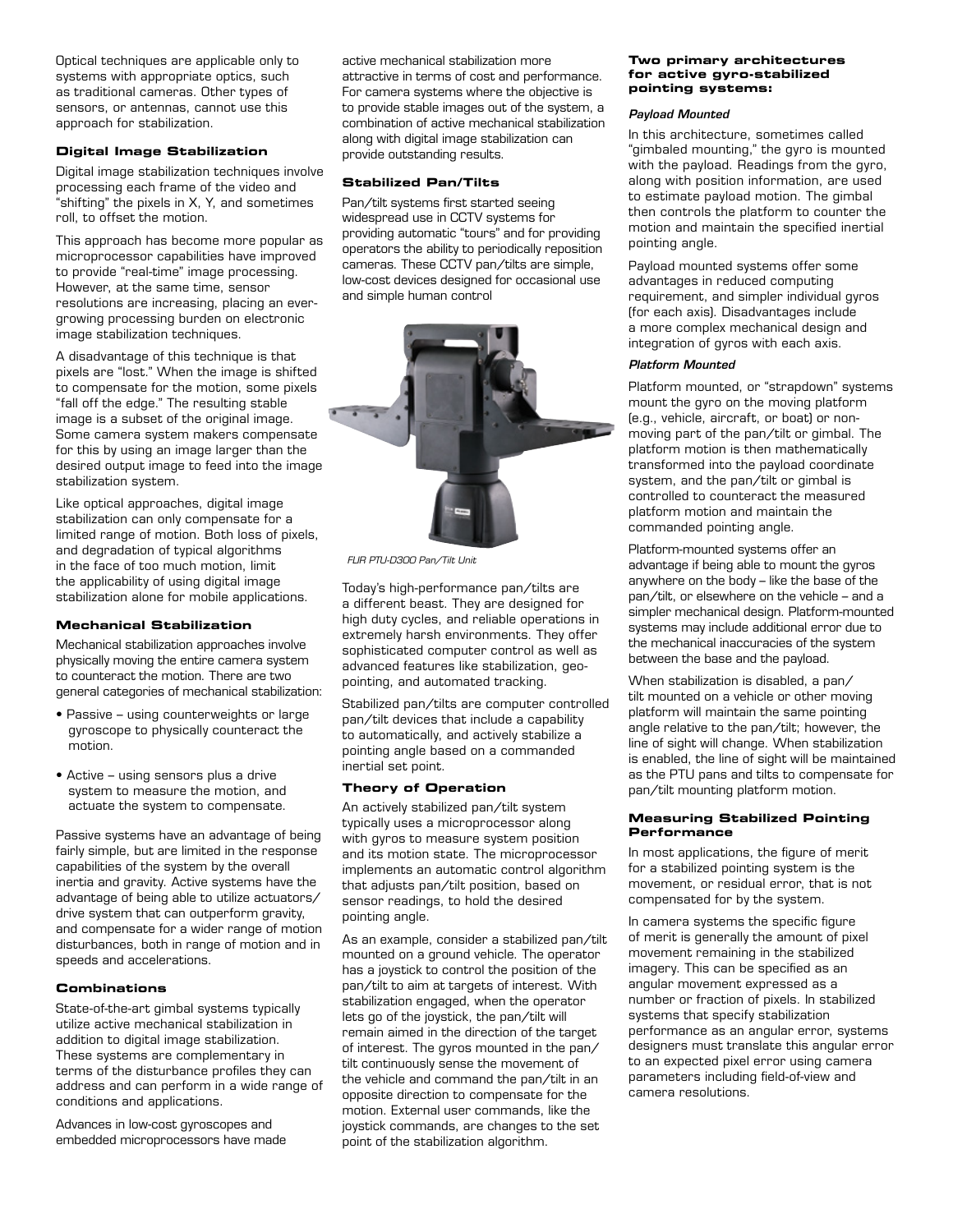The performance of a stabilized system will depend on several factors including:

- Performance of gyroscope used to measure motion
- Pointing accuracy of pan/tilt device
- Computing power of the pan/tilt/ controller device
- Speed and acceleration capabilities of pan/tilt device (which may depend on payloads)
- Input disturbances the motion of the platform (boat, aircraft, ground vehicle)

Stabilized pan/tilts and gimbals are generally designed for a class of applications. More general-purpose solutions may need to be tuned to optimize performance for a given set of input disturbances and payloads.

Specifications of stabilized pointing performance can be approached in a couple ways. One is to specify a given angular residual error that will never be exceeded. Another is to specify a residual error that that is met some percentage of time or under some percentage of conditions. For example, a system specified as having a 1 milliradian error (RMS, 1 sigma) means that the error will be within 1 milliradian 65% of the time, as measured with the square root of the average of the squared positional errors.

Stabilization performance also can vary with input disturbance in terms of frequency and amplitude. Stabilized pan/tilt systems will sometimes specify the system performance as a function of different input frequencies. This can help system designers determine appropriateness for a given application.

#### **Stabilized Pan/Tilts vs. Gimbals**

Tightly-integrated gimbal systems provide the highest performance available for long-range stabilized camera systems. These systems integrate multi-axis active mechanical stabilization along with digital image stabilization to provide superior results over a wide range of operating conditions. To provide this level of performance, gimbals are designed around a specific set of payloads. If a gimbal is available with the desired payloads, which is often the best solution to provide stabilized pointing. High performance gimbals can provide stabilization performance on the order of a few microradians of jitter.

Stabilized pan/tilts provide another option for system designers. Pan/tilts offer a more modular approach that allows system designers to integrate various sensor/ camera devices onto the platform. Pan/ tilts typically offer lower performance than gimbal systems, however that performance is improving with advances in gyro and microprocessor technologies. Pan/tilts require additional integration by the system

developer. Payload mounting and wiring, along with some tuning of the system, is required to develop a complete integrated solution. Typical stabilized pan/tilt systems offer stabilization errors of 1 to less than 0.1 degrees.

The other big difference between gimbals and pan/tilt solutions is cost. Gimbals (including integrated sensors) range from \$50,000 to over \$1 million, while stabilized pan/tilt units (without sensors) are available now for less than \$10,000.

#### **Requirements for a high-performance stabilized pan/tilt system**

There are several important aspects of a high-performance pan/tilt platform that system designers should keep in mind. These include:

#### *Open platform*

To allow the most flexible integration options, the platform should be open providing multiple control interface options, flexible wiring and mounting architecture, and open command protocol.

#### *High-duty cycle pan/tilt*

Stabilization applications demand a lot of a pan/tilt in terms of continuous motion. Pan/tilts that are not designed for high duty cycle operation will not perform well over time. Designers should look for pan/ tilts that are designed for high duty cycle operation in order to provide reliable stabilized performance.

#### *Real-time control interface*

Many stabilized applications require pointing to be controlled by a user (joystick) or application (e.g., video tracking, radar slewto-cue) while being stabilized. This requires a robust real-time interface that will allow the pan/tilt to be commanded at a high rate during stabilization. Key capabilities include high command rates, low latency, and low timing-jitter.

#### *Ease of use – fully integrated design*

Pan/tilt platforms offer flexibility to integrate various payloads. However, this comes at a cost of integration complexity. Well-designed pan/tilt platforms offer features to simplify this integration including:

- Software development kits to simplify integration of your control application
- Flexible payload mounting system
- Multiple wiring/slip-ring options to support various payload configurations
- Multiple control interfaces (serial, Ethernet, etc.)
- Support for additional capabilities including video tracking and geo-pointing.

#### **Integrating other capabilities**

Best-of-breed stabilized pan/tilt platforms offer additional options to approach full gimbal capabilities. These include:

*Multi-camera integration* – ability to support multiple cameras, lasers, or other sensors on a single stabilized platform.

*Digital Image Stabilization* – ability to integrate digital image stabilization to complement the mechanical stabilization.

*Video Trackers* – support for real-time control by video trackers. This allows object tracking, scene tracking, and other capabilities.

*Geo-Pointing* – Geo-pointing allows a pan/ tilt to respond to commands to aim at a given geo-coordinate (latitude, longitude, altitude). This capability complements inertial angle stabilization, and allows pointing at a specific real-world location.



# **Gimbal vs. Pan/tilt**

A gimbal is a pointing device that centers the payload(s) at the axes of rotation. It may provide two or three axes of rotation. Some high-performance gimbals may have five axes, providing a sort of gimbal within a gimbal, with one set of axes providing general pointing/motion capabilities, and the other focused on stabilization.

A pan/tilt turns the gimbal "inside out" placing the mechanism at the center, and the payload(s) on the top and/or sides. Variations of the pan/tilt may offset one axis from another allowing the payload to sit at the centers of rotation, and thus blurring the distinction between gimbal and pan/tilt.

Gimbals offer a big advantage in terms of pure performance since carefully centering the payload center of gravity at the centers of rotation, minimizes the torque required (and therefore weight of the system) and allows the highest speeds and accelerations to be achieved. This comes at cost of complexity and of the mechanism, as well as a more limited ability to adapt different size payloads without significant redesign. Pan/tilts are lower cost, and more flexible in terms of payload geometries, but are typically heavier and lower in performance in terms of speeds and accelerations.

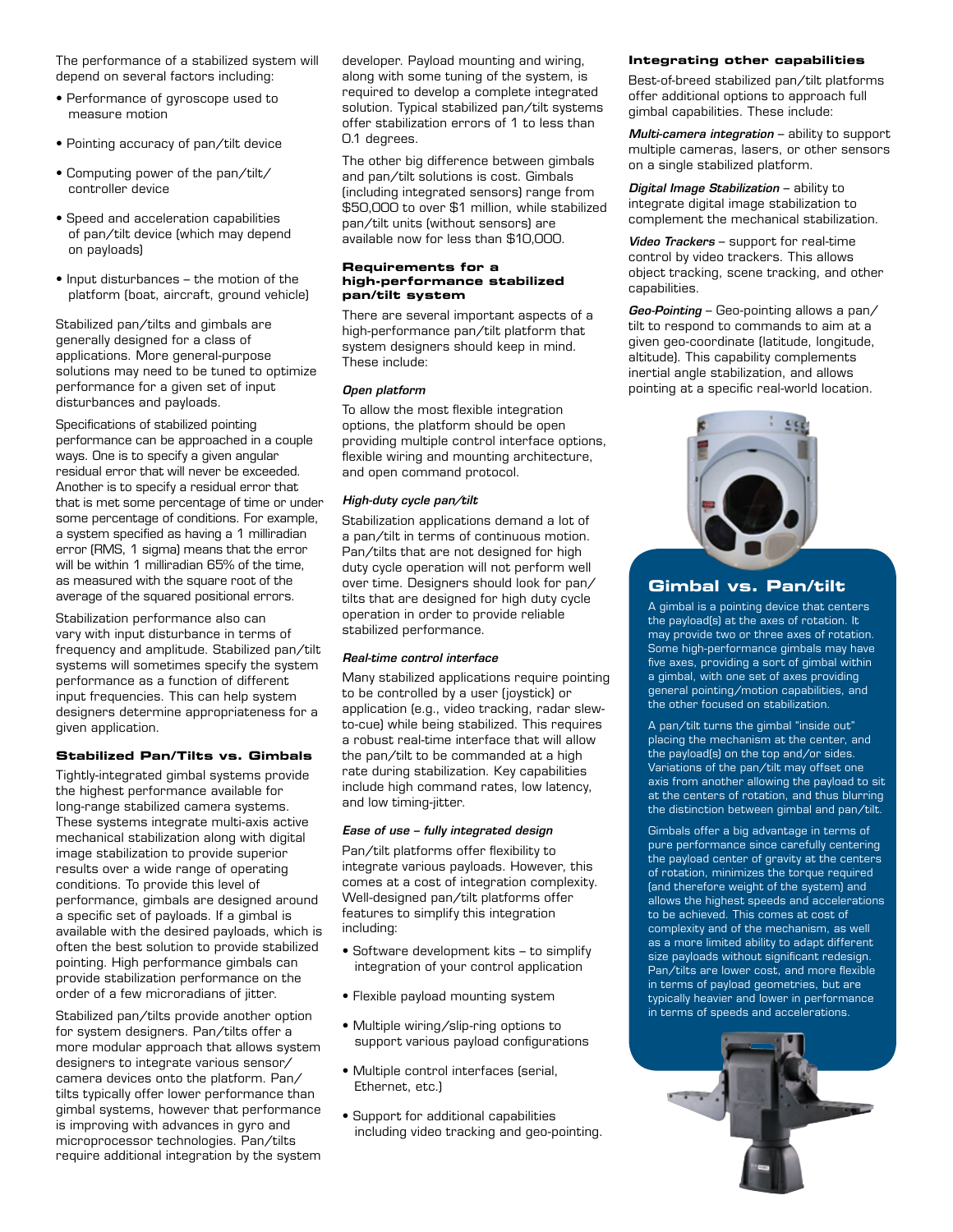# Stabilized Pan/Tilts in the Real World

High-performance stabilized pan/tilt systems are being deployed today in a wide range of innovative applications across the world. This section outlines some of these applications.



#### **Stabilized Ground Vehicle Surveillance System**  (Thales Optronique)

Thales Optronique has developed the MARGOT system. The MARGOT system is an integrated optronic system for border and coastal surveillance, law enforcement, and counter-terrorism. The system incorporates thermal and daylight cameras, laser range finder, as well as target geo-location capabilities, on a retractable mast system.



#### **UAV Ground Control Station**  (AAI/Textron)

AAI Unmanned Aircraft Systems is a leading manufacturer of unmanned aerial systems (UASs). Their Expeditionary Ground Control Station (EGCS) includes a computercontrolled tracking antenna that stays aimed at the aircraft to provide a real-time video link. The EGCS is designed for stationary and mobile applications, utilizing the FLIR MCS PTU-D300-ISM. This stabilization capability allows the system to operate reliably on the move.

#### **Maritime Anti-Piracy System**  (LaserSec)

SeaLase II is a multifunctional electro-optical system designed to detect, identify, and deter the approach of potential threats. The payload consists of a high power non-lethal laser device and a long range daylight/lowlight camera. The non-lethal laser is used to temporarily impair the vision of hostile contacts. Targeting the laser beam requires exceptional performance from the pan/ tilt platform. The laser beam divergence is typically less than 0.3 degrees and, as such, the positioning is more demanding than for all but the longest range camera systems. Lasersec chose the FLIR PTU-D100E-ISM based on its outstanding specifications for accuracy and precision, simplicity of integration with tracking hardware, optional integrated gyro stabilization, and it's tolerance to nearly any environmental conditions. Extensive field testing in locations ranging from Finland during the winter to the deserts in the Middle East have confirmed the performance.